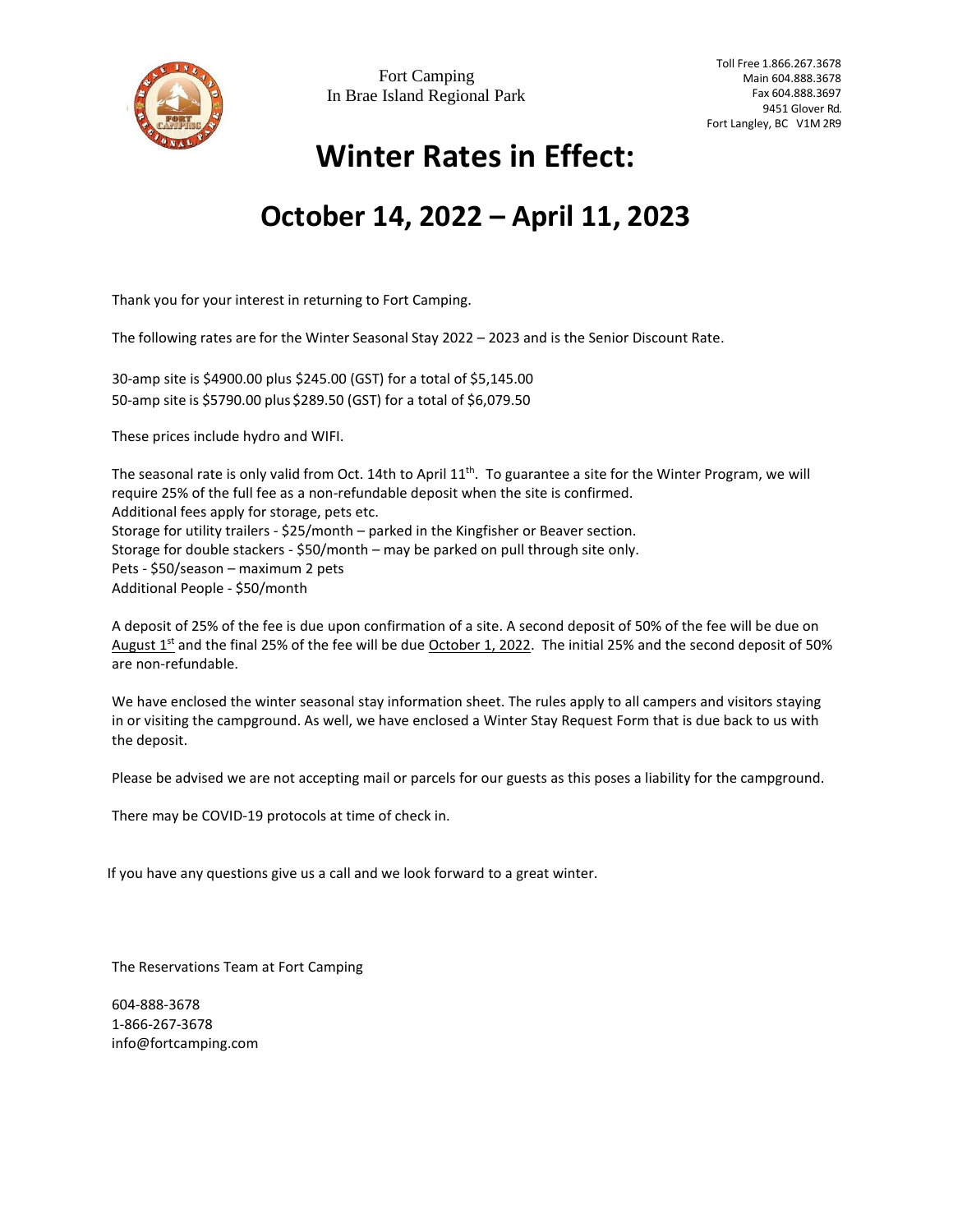

## **TERMS AND CONDITIONS**

- 1. Winter Seasonal Program is from October 14<sup>th</sup> to April 11<sup>th</sup>. A total maximum stay of 180 days.
- 2. Your site fee includes your RV unit and 2 vehicles. 1 vehicle can be parked at your site.  $2^{nd}$  vehicles are to be parked in the designated parking. No parking on grass. All vehicles/RV units/ cargo trailers must display valid insurance. No excessive noisy vehicles are permitted. Cargo trailers/dolly wheels must be parked in a designated storage site. Fees apply.
- 3. Site fees are based on 2 adults. Fees for additional occupants.
- 4. It will be the guest's responsibility to ensure the following deposits are received by Fort Camping on or before the due dates. Failure may result in your site being released.
	- 25% deposit upon confirmation of a site
	- 50% deposit August  $1<sup>st</sup>$
	- $\bullet$  25% deposit October 1st.
- 5. Fort Camping is gated 24 hours. A gate card will be issued upon check-in. There is a \$50 charge for any lost or un-returned gate cards at check-out. Maximum 2 gate cards persite.
- 6. Maximum 2 pets per site. Dogs & cats must be always leashed and never left unattended. Dog waste disposal stations are in the park; owners are responsible for waste cleanup.
- 7. No site alterations are permitted. Only outdoor furniture is to be kept on the site. Add-a-rooms are fine, as are small pet enclosure no larger than 5' x5' and 3' high. Enclosures are restricted to the gravel pads. The following are not allowed on sites: decks, freezers, fridges, tarps, generators, fencing of any kind. All carpeting must be put on the gravel. Soft sided sheds maximum 8X8 and screen tents maximum 10X10 are allowed.
- 8. Guests are responsible for their visitors. Please arrange to meet them at the gate and let them in. Visitors may park in the day use parking lot and walk-in as well. Guests are responsible for the behavior of their visitors while here. Day Park hours can be found posted at the entrance to the parking lot. Vehicles left after hours may be towed. Visitors to park in designated additional parking inside thecampground.
- 9. Proof of Personal Insurance for your RV which also gives provides liability coverage, issued through your RV insurance provider will be required and due with final payment. A minimum of \$3M liability coverage is required.
- 10. No excessive noise at any time. Campfires are permitted until 11pm
- 11. All sewer hook-ups must have proper elbows secured tightly and threaded into Fort Camping's sewer connection. Hoses cannot be held down into the sewer with a rock, brick, or heavy object.
- 12. Sites are for the exclusive use of the registered campers. Sites are not to be sublet
- 13. All COVID-19 procedures set by Fort Camping from time to time as per the PHO, must be followed.
- 14. The speed limit within the park is a maximum of 10 Km per hour. Please follow all signage in the park.
- 15. Full payment is due October 1<sup>st</sup>. There are no refunds for early departures.